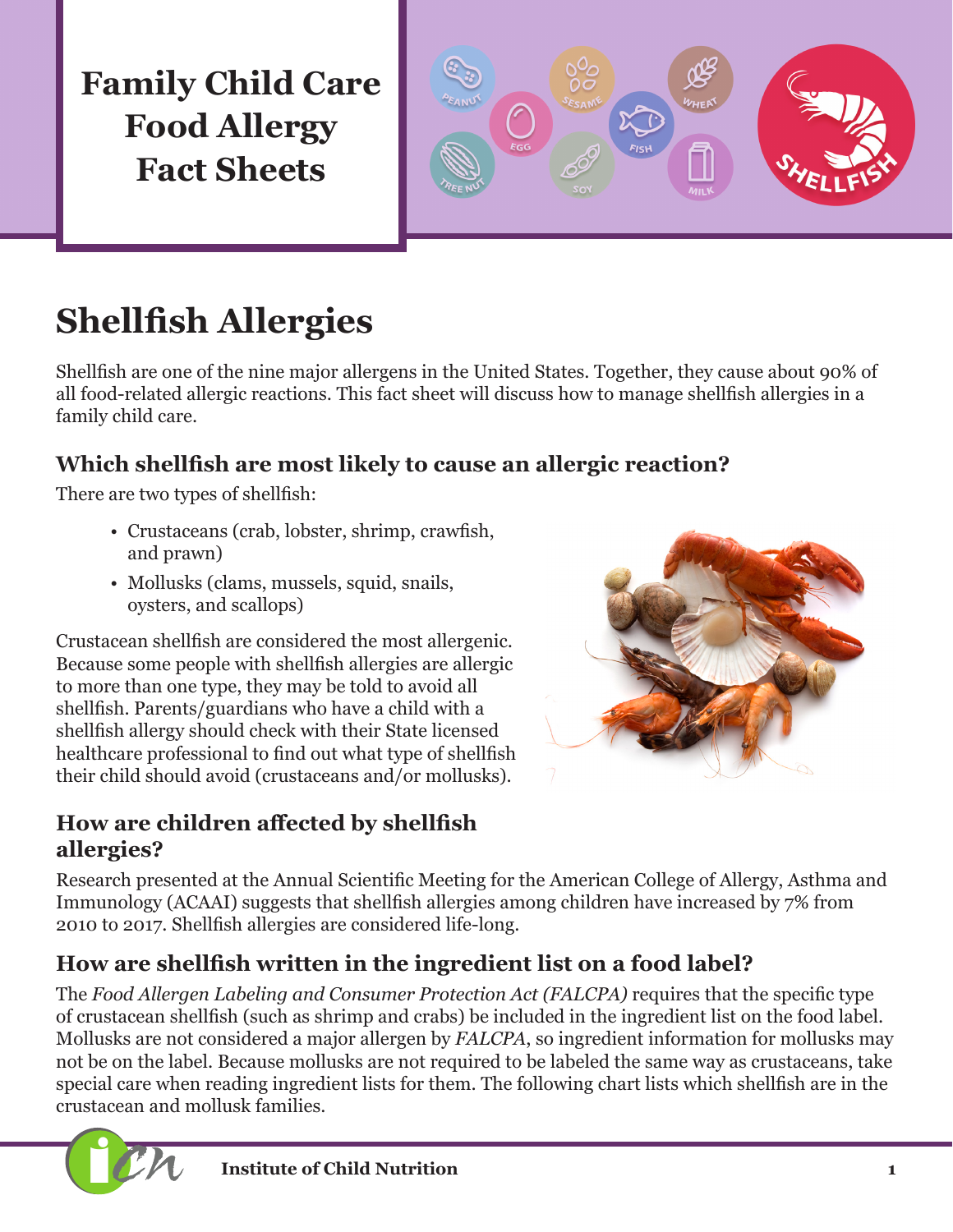| <b>Mollusks</b>                           |
|-------------------------------------------|
| • Abalone                                 |
| • Clam (cherrystone, geoduck, littleneck, |
| Pismo, quahog)                            |
| • Cockle                                  |
| • Cuttlefish                              |
| • Limpet (lapas, opihi)                   |
| • Mussel                                  |
| • Octopus                                 |
| • Oyster                                  |
| • Periwinkle                              |
| • Scallop                                 |
| • Sea cucumber                            |
| Sea urchin<br>$\bullet$                   |
| • Snail (escargot)                        |
| • Squid (calamari)                        |
| • Whelk (Turban shell)                    |
|                                           |

If there is uncertainty about whether a food product contains a type of shellfish that a child must avoid, call the manufacturer for more information and do not serve the food.

### **What foods contain shellfish?**

Shellfish can be an ingredient in common sauces and condiments, such as soy sauce and Worcestershire sauce, along with other food products. It is important to read all ingredient lists on food labels to check for shellfish. If going on a field trip or ordering out food, avoid seafood restaurants because the possibility of cross-contact is very high. Cross-contact is the accidental transfer of allergens to an allergen-free food or surface. The following chart lists items that could contain shellfish and should be avoided.

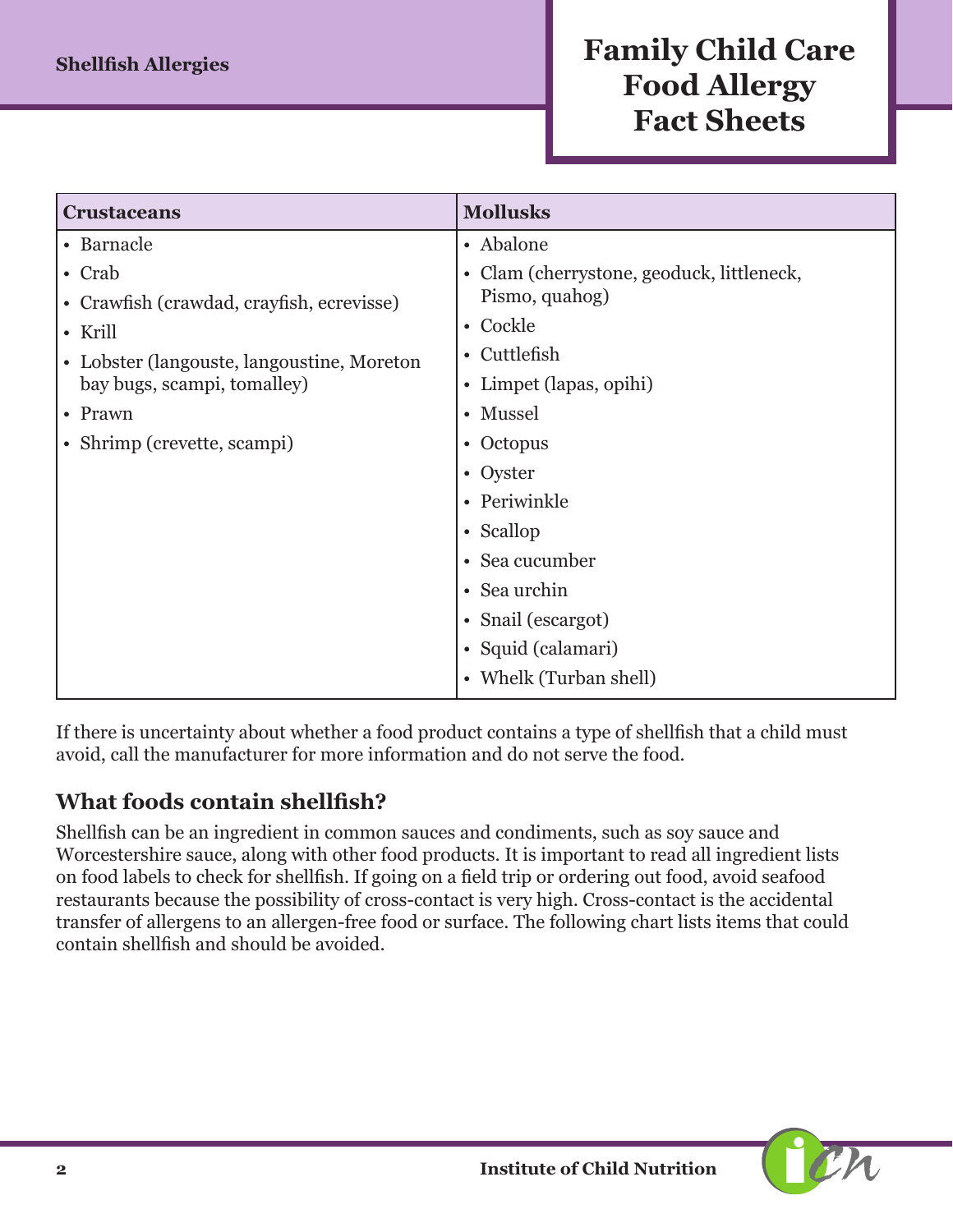| <b>Shellfish Foods and Dishes</b>                                                                                                      |                                                                                                                               |                                                                                                                                                    |  |
|----------------------------------------------------------------------------------------------------------------------------------------|-------------------------------------------------------------------------------------------------------------------------------|----------------------------------------------------------------------------------------------------------------------------------------------------|--|
| • Bouillabaisse<br>• Ceviche (shrimp)<br>• Cioppino (fish and<br>shellfish stew)<br>• Clam chowder<br>$\cdot$ Egg rolls<br>• Jambalaya | • Moqueca<br>• Paella<br>• Run Down<br>• Seafood curry<br>• Seafood extracts (crab,<br>clam)                                  | • Seafood fried rice or<br>noodles<br>• Seafood stir-fry<br>• Shrimp paste<br>• Sushi/sashimi                                                      |  |
| Other Foods, Products, and Ingredients That May Contain Shellfish                                                                      |                                                                                                                               |                                                                                                                                                    |  |
| • Clam extract/juice<br>• Crab extract<br>• Cuttlefish ink<br>• Fish sauce (may be made)<br>from krill)<br>• Fish sticks or portions   | • Fish stock (may be labeled<br>fish bouillon or fumet)<br>• Glucosamine (also a<br>dietary supplement)<br>Gumbo<br>$\bullet$ | • Imitation crab/seafood,<br>surimi (often contains<br>crab or shellfish<br>components)<br>• Oyster sauce<br>• Soy sauce<br>• Worcestershire sauce |  |

Many items may not contain shellfish but may be produced in a facility where shellfish is processed or used as an ingredient. As a result, cross-contact with shellfish may occur. Do not give a food to a child with a shellfish allergy that is labeled with an advisory statement such as being produced or manufactured in a facility with shellfish.

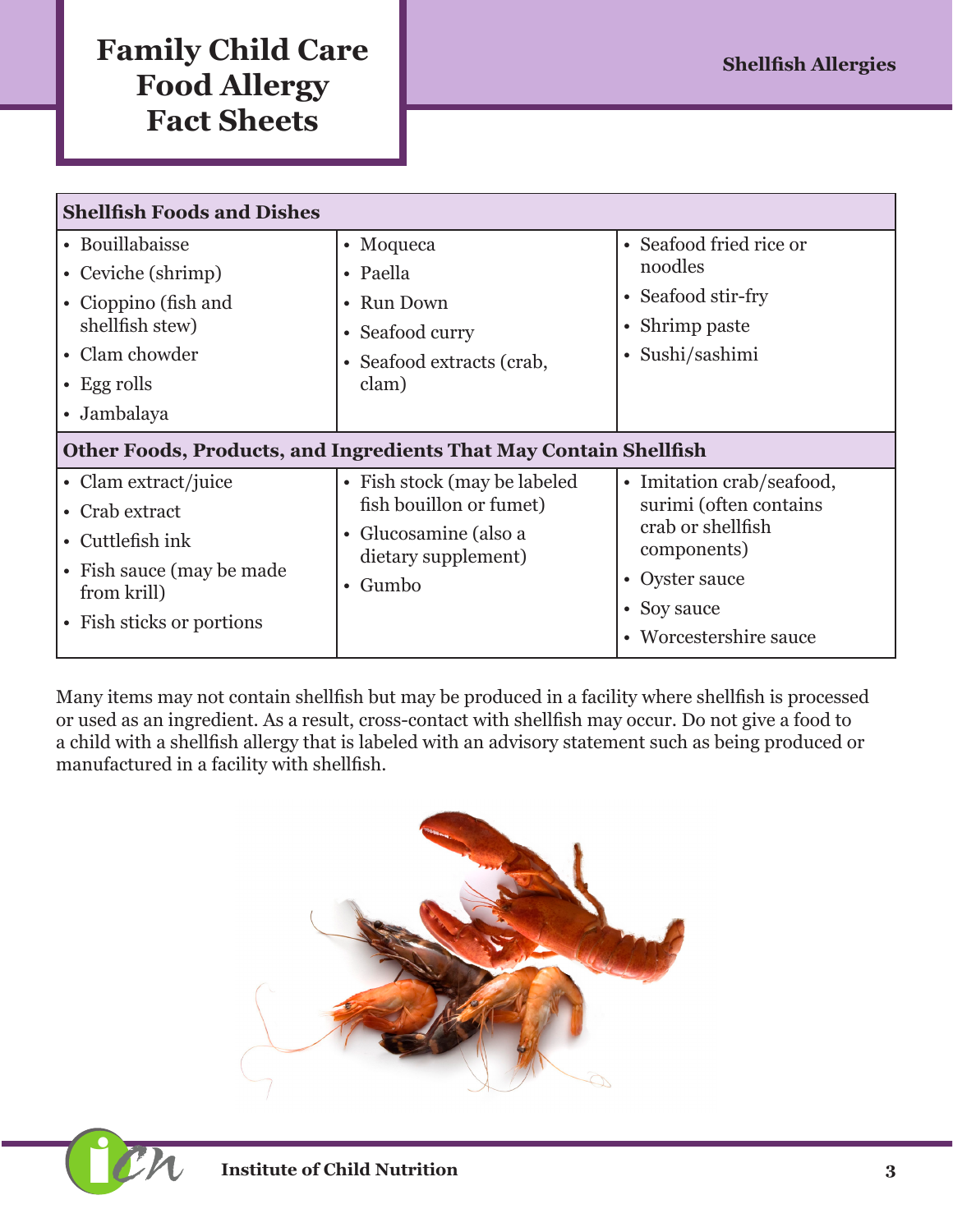#### **What substitutes can be used for shellfish in meals served to children?**

The following chart lists common menu items that may be used as safe substitutions for food items that contain shellfish. Always carefully read ingredient lists on food labels, even for foods that do not usually contain shellfish.

| <b>Menu Items and Condiments That May</b><br><b>Contain Shellfish*</b>               | <b>Possible Substitutes*†</b>                                                           |
|--------------------------------------------------------------------------------------|-----------------------------------------------------------------------------------------|
| Curry, fried rice, or stir-fried dishes with<br>seafood, fish sauce, or oyster sauce | Curry, fried rice, or stir-fried dishes without<br>seafood, fish sauce, or oyster sauce |
| Fish sticks or nuggets                                                               | Chicken nuggets or patties                                                              |
| Jambalaya, paella                                                                    | Jambalaya or paella made without shellfish,<br>other rice dishes without shellfish      |
| Salad dressing, fish sauce, oyster sauce                                             | Dressings and sauces that do not contain<br>shellfish                                   |
| Shellfish (crab, lobster, shrimp)                                                    | Beef, pork, poultry, fish, beans, peas, legumes                                         |
| Surimi seafood                                                                       | Beef, pork, poultry, fish, beans, peas, legumes                                         |

\*All meals and snacks claimed for reimbursement must meet the Child and Adult Care Food Program (CACFP) meal pattern requirements. Please visit [www.fns.usda.gov/cacfp/meals-and-snacks](http://www.fns.usda.gov/cacfp/meals-and-snacks) for more information. For children with food allergies, providers are required to provide meal modifications as stated in the child's medical statement signed by a State licensed healthcare professional. Meal modifications may require providing meals and snacks that do not meet CACFP meal pattern requirements. These meals are reimbursable as long as there is a medical statement on file documenting the necessary accommodations. Providers may choose to accommodate food-related disabilities without a signed medical statement if the meal modifications still meet the meal pattern requirements. Refer to the *Family Child Care Food Allergy Fact Sheets– Accommodating Children with Food Allergies* for more information.

†Always review the ingredient list to verify ingredients and check for possible cross-contact.

#### **How can cross-contact affect a child with shellfish allergies?**

Cross-contact is a concern for all allergens, but there are specific concerns related to shellfish allergies. Deep-fat frying is not an allowable method of cooking in family child care, but if shellfish is pan-fried or sautéed, the cooking oil can become contaminated. If you have a child with shellfish allergies, do not cook any food for this child in the same oil that was used to cook shellfish or shellfish products. Cross-contact also can occur from utensils and grills.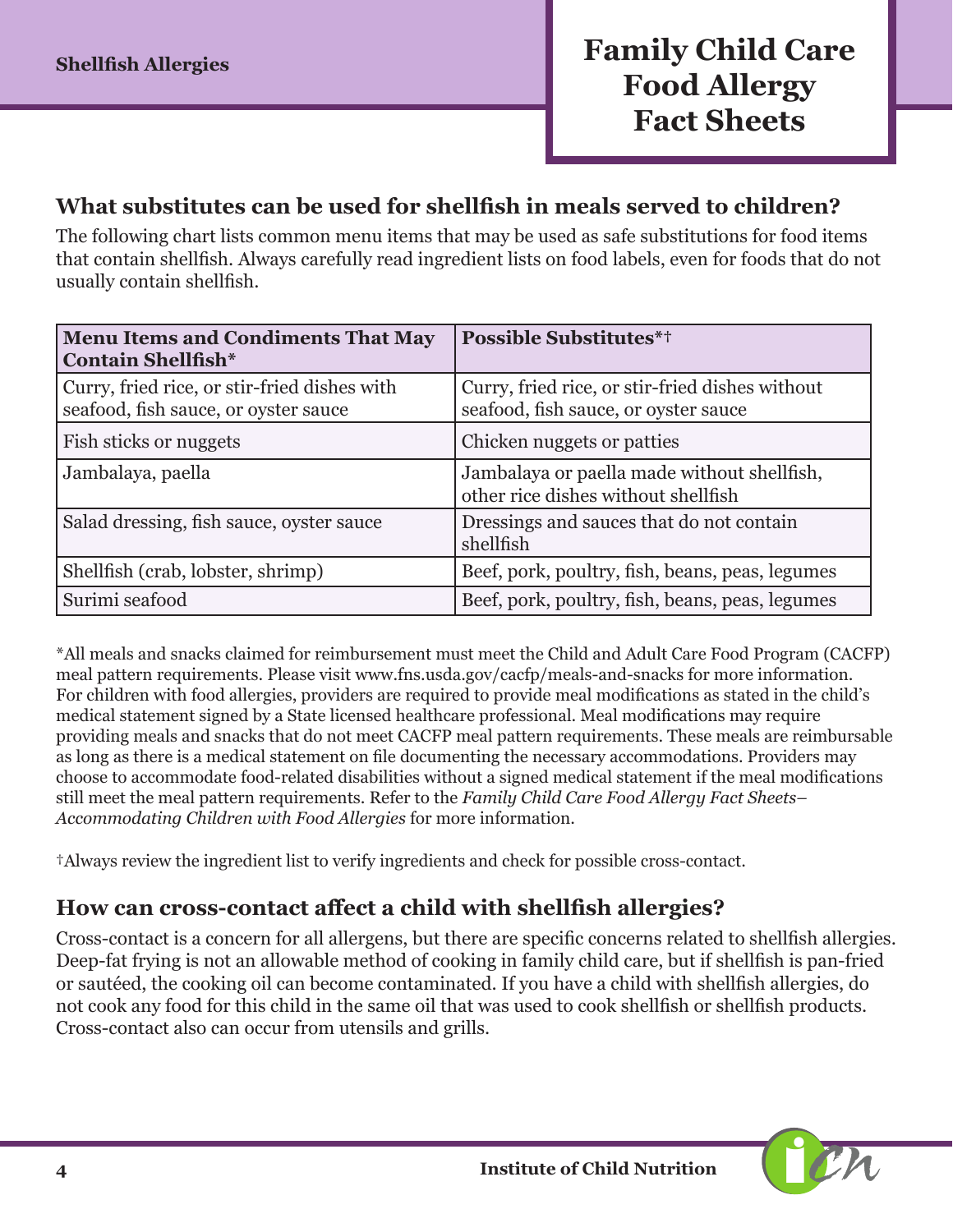### **References**

- American College of Allergy, Asthma and Immunology. (2019, March 14). *Peanut.*  <https://acaai.org/allergies/allergic-conditions/food/peanut/>
- Centers for Disease Control and Prevention. (2013). *Voluntary guidelines for managing food allergies in schools and early care and education programs.*  <https://www.cdc.gov/healthyyouth/foodallergies/>
- Food Allergy Research & Education. (2020). *Facts and statistics.*  <https://www.foodallergy.org/resources/facts-and-statistics>
- Food Allergy Research & Education. (2020). *Your guide to food allergy.* <https://www.foodallergy.org/resources/field-guide-english>
- Food Allergy Research & Education. (2021). *With the stroke of President Biden's pen, FASTER Act for sesame labeling becomes law.*  [https://www.foodallergy.org/media-room/stroke-president-bidens-pen-faster-act-sesame](https://www.foodallergy.org/media-room/stroke-president-bidens-pen-faster-act-sesame-labeling-becomes-law)[labeling-becomes-law](https://www.foodallergy.org/media-room/stroke-president-bidens-pen-faster-act-sesame-labeling-becomes-law)
- Food Allergy Research & Education. (n.d.). *Shellfish allergy.*  [https://www.foodallergy.org/living-food-allergies/food-allergy-essentials/common-allergens/](https://www.foodallergy.org/living-food-allergies/food-allergy-essentials/common-allergens/shellfish) [shellfish](https://www.foodallergy.org/living-food-allergies/food-allergy-essentials/common-allergens/shellfish)
- Institute of Child Nutrition. (2020, June 23). *Food allergies for schools: Shellfish allergies.* <https://www.theicn.org/foodsafety>
- Mayo Clinic. (2020, June 19). *Shellfish allergy.* [https://www.mayoclinic.org/diseases-conditions/shellfish-allergy/symptoms-causes/syc-](https://www.mayoclinic.org/diseases-conditions/shellfish-allergy/symptoms-causes/syc-20377503)[20377503](https://www.mayoclinic.org/diseases-conditions/shellfish-allergy/symptoms-causes/syc-20377503)
- U.S. Department of Agriculture, Food and Nutrition Service. (2013, July 16). *Nutrition standards for CACFP meals and snacks.* <https://www.fns.usda.gov/cacfp/meals-and-snacks>
- U.S. Department of Agriculture, Food and Nutrition Service. (2017, June 22). *Modifications to accommodate disabilities in CACFP and SFSP.* <https://www.fns.usda.gov/modifications-accommodate-disabilities-cacfp-and-sfsp>
- U.S. Food and Drug Administration. (2018, July 16). *Food Allergen Labeling and Consumer Protection Act of 2004 (FALCPA)*. [https://www.fda.gov/Food/GuidanceRegulation/GuidanceDocumentsRegulatoryInformation/](https://www.fda.gov/Food/GuidanceRegulation/GuidanceDocumentsRegulatoryInformation/Allergens/ucm106187.htm) [Allergens/ucm106187.htm](https://www.fda.gov/Food/GuidanceRegulation/GuidanceDocumentsRegulatoryInformation/Allergens/ucm106187.htm)
- U.S. Food and Drug Administration. (2021, May 5). *Food allergies.*  <https://www.fda.gov/food/food-labeling-nutrition/food-allergies>
- U.S. Library of Congress. (2021). *Summary: S.578 FASTER Act of 2021.* [https://www.congress.gov/bill/117th-congress/senate-bill/578?q=%7B%22search%22%3A%5](https://www.congress.gov/bill/117th-congress/senate-bill/578?q=%7B%22search%22%3A%5B%22S.+578%22%5D%7D&s=1&r=1) [B%22S.+578%22%5D%7D&s=1&r=1](https://www.congress.gov/bill/117th-congress/senate-bill/578?q=%7B%22search%22%3A%5B%22S.+578%22%5D%7D&s=1&r=1)